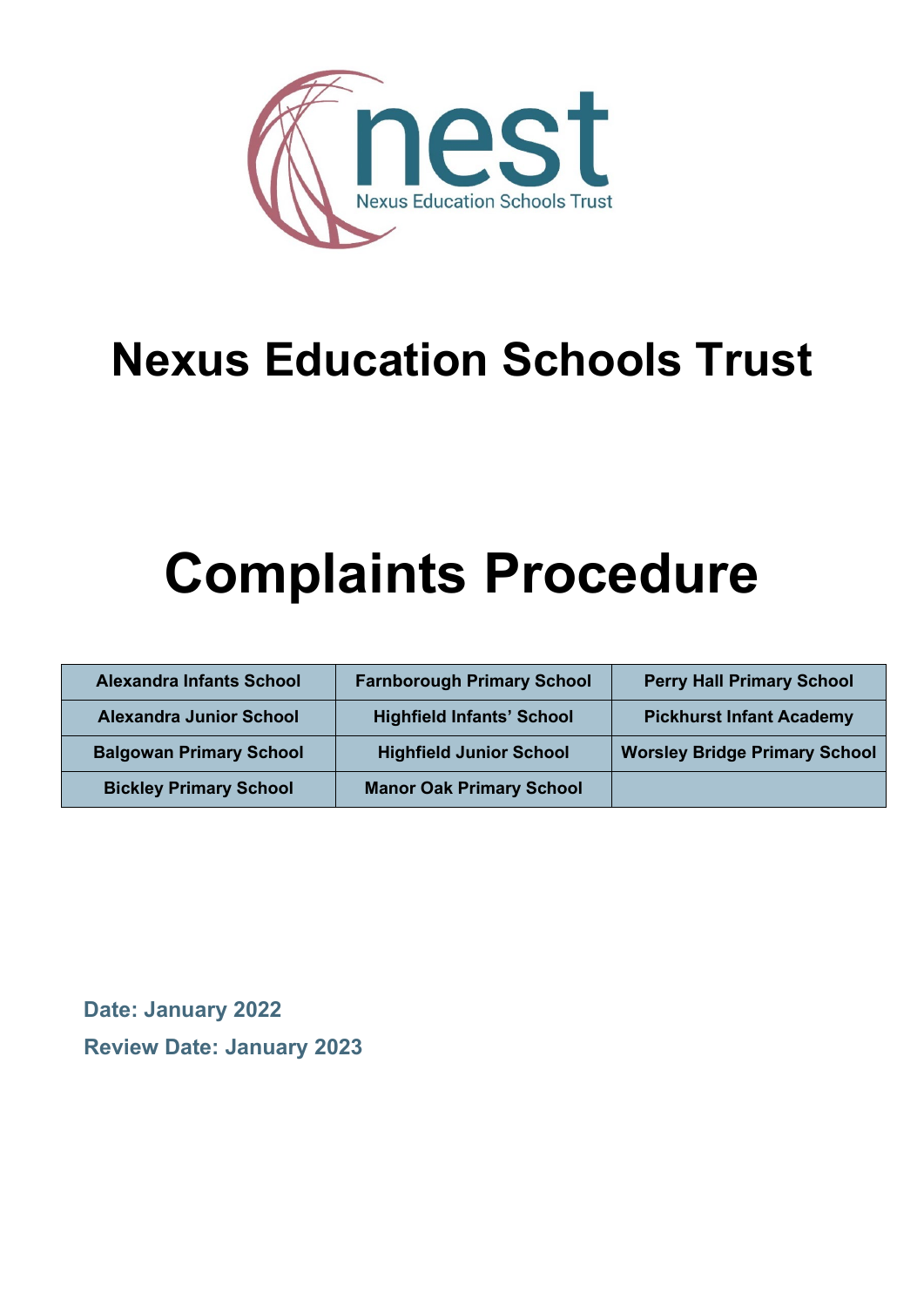## **Contents**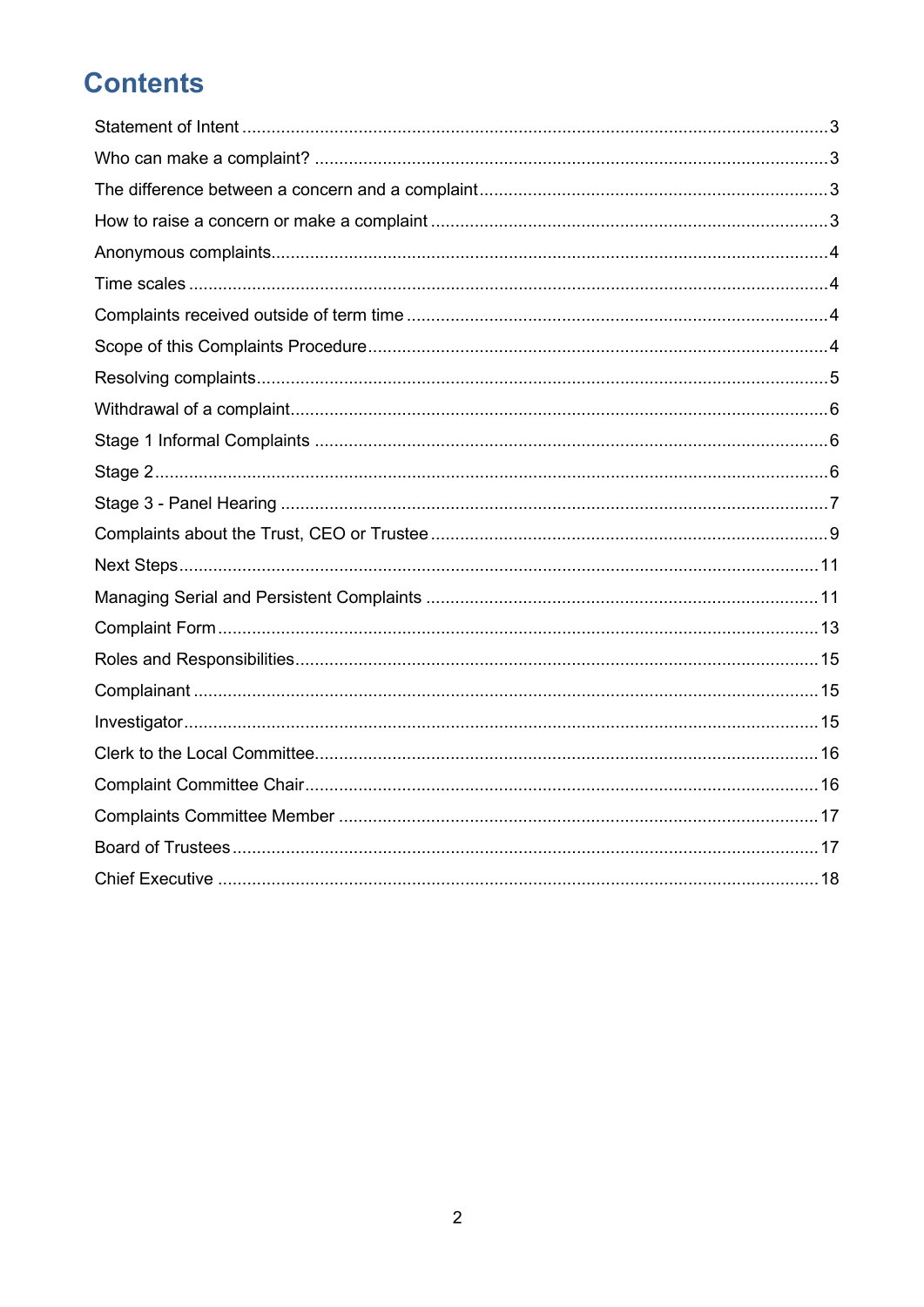#### <span id="page-2-0"></span>**Statement of Intent**

1.1 Nexus Education Schools Trust (NEST) and its member schools take all concerns or complaints seriously. Taking informal concerns seriously at the earliest stage reduces the numbers of formal complaints and reflects the commitment to working effectively with all members of the community.

1.2 This procedure aims to ensure that:

- as far as possible all concerns should be dealt with as informally as possible;
- all complaints are dealt with as quickly and sensitively as possible, and by the person best able to do so;
- where a formal process is required, the steps involved are clearly outlined; and people are aware of their responsibilities

#### <span id="page-2-1"></span>**Who can make a complaint?**

This complaints procedure is not limited to parents or carers of children that are registered at a NEST school. Any person, including members of the public, may make a complaint about any provision of facilities or services that we provide. Unless complaints are dealt with under separate statutory procedures (such as appeals relating to exclusions or admissions), we will use this complaints procedure.

#### <span id="page-2-2"></span>**The difference between a concern and a complaint**

A concern may be defined as '*an expression of worry or doubt over an issue considered to be important for which reassurances are sought'*.

A complaint may be defined as '*an expression of dissatisfaction however made, about actions taken or a lack of action*'.

It is in everyone's interest that concerns and complaints are resolved at the earliest possible stage. Many issues can be resolved informally, without the need to use the formal stages of the complaints procedure. We take concerns seriously and will make every effort to resolve the matter as quickly as possible.

If you have difficulty discussing a concern with a particular member of staff, we will respect your views. In these cases, the Headteacher, will refer you to another staff member. Similarly, if the member of staff directly involved feels unable to deal with a concern, the Headteacher will refer you to another staff member. The member of staff may be more senior but does not have to be. The ability to consider the concern objectively and impartially is more important.

We understand however, that there are occasions when people would like to raise their concerns formally. In this case, each NEST school will attempt to resolve the issue internally, through the stages outlined within this complaints procedure.

#### <span id="page-2-3"></span>**How to raise a concern or make a complaint**

A concern or complaint can be made in person, in writing or by telephone. They may also be made by a third party acting on behalf on a complainant, as long as they have appropriate consent to do so.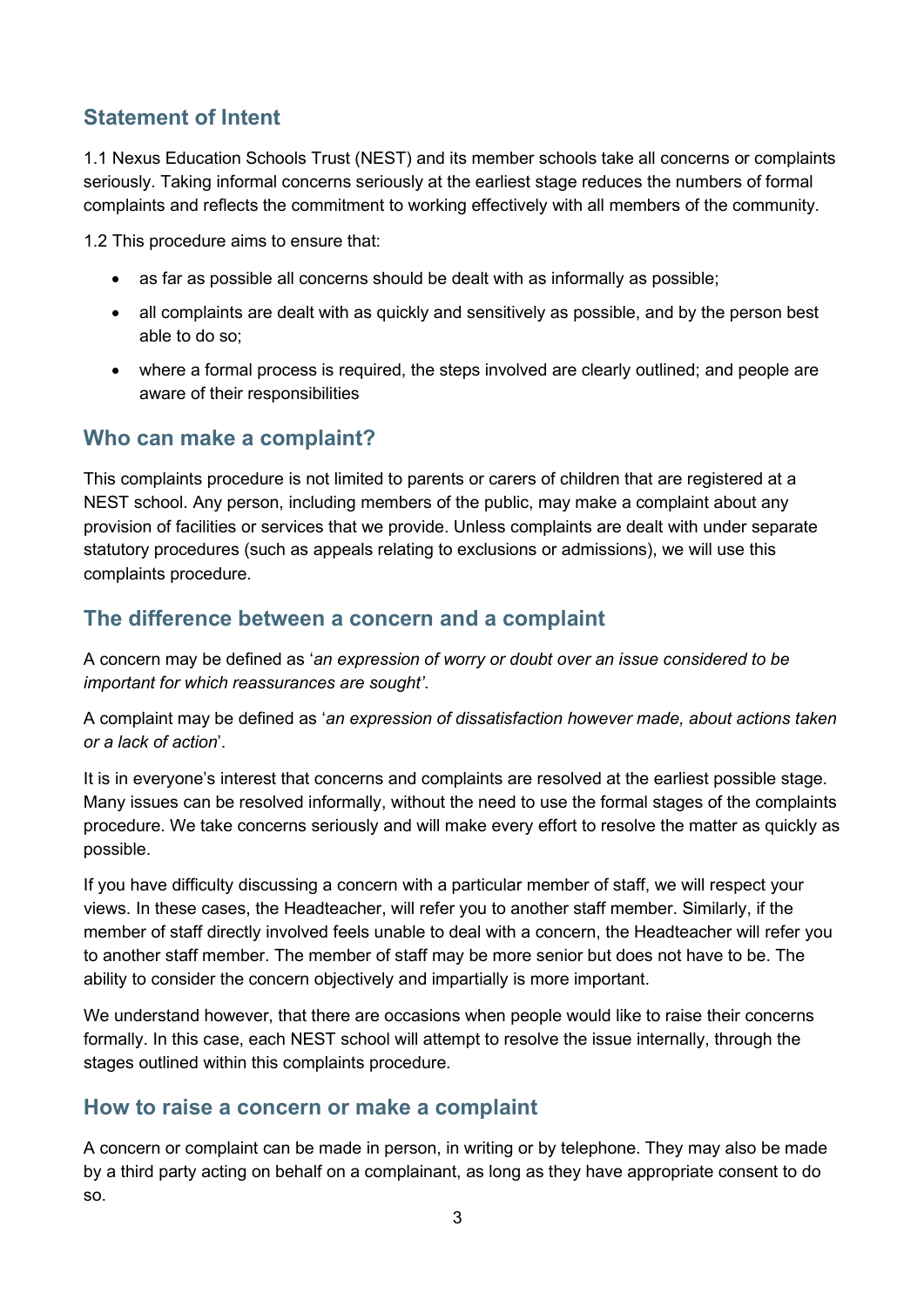Concerns should be raised with either the class teacher or Headteacher. If the issue remains unresolved, the next step is to make a formal complaint.

Complainants should not approach individual Local Committee members to raise concerns or complaints. They have no power to act on an individual basis and it may also prevent them from considering complaints at Stage 3 of the procedure.

Complaints against school staff (except the Headteacher) should be made in the first instance, to the Headteacher via the school office*.* Please mark them as Private and Confidential.

Complaints that involve or are about the Headteacher should be addressed to the Chair of the Local Committee, via the school office. Please mark them as Private and Confidential.

Complaints about the Chair of the Local Committee, any individual Local Committee member or the whole Local Committee should be addressed to the Clerk to the Local Committee via the school office. Please mark them as Private and Confidential.

Complaints About the Chief Executive Officer (CEO) or a Trustee, should be addressed to Paul Chandler, Chair of Trustees via the Trust Office. Please mark as Private and Confidential.

For ease of use, a template complaint form is included at the end of this procedure. If you require help in completing the form, please contact the school office. You can also ask third party organisations like the Citizens Advice to help you.

In accordance with equality law, we will consider making reasonable adjustments if required, to enable complainants to access and complete this complaints procedure. For instance, providing information in alternative formats, assisting complainants in raising a formal complaint or holding meetings in accessible locations.

#### <span id="page-3-0"></span>**Anonymous complaints**

We will not normally investigate anonymous complaints. However, the Headteacher or Chair of the Local Committee, if appropriate, will determine whether the complaint warrants an investigation.

#### <span id="page-3-1"></span>**Time scales**

You must raise the complaint within three months of the incident or, where a series of associated incidents have occurred, within three months of the last of these incidents. We will consider complaints made outside of this time frame if exceptional circumstances apply.

#### <span id="page-3-2"></span>**Complaints received outside of term time**

We will consider complaints made outside of term time to have been received on the first school day after the holiday period.

#### <span id="page-3-3"></span>**Scope of this Complaints Procedure**

This procedure covers all complaints about any provision of facilities or services at a NEST school other than complaints that are dealt with under other statutory procedures, including those listed below.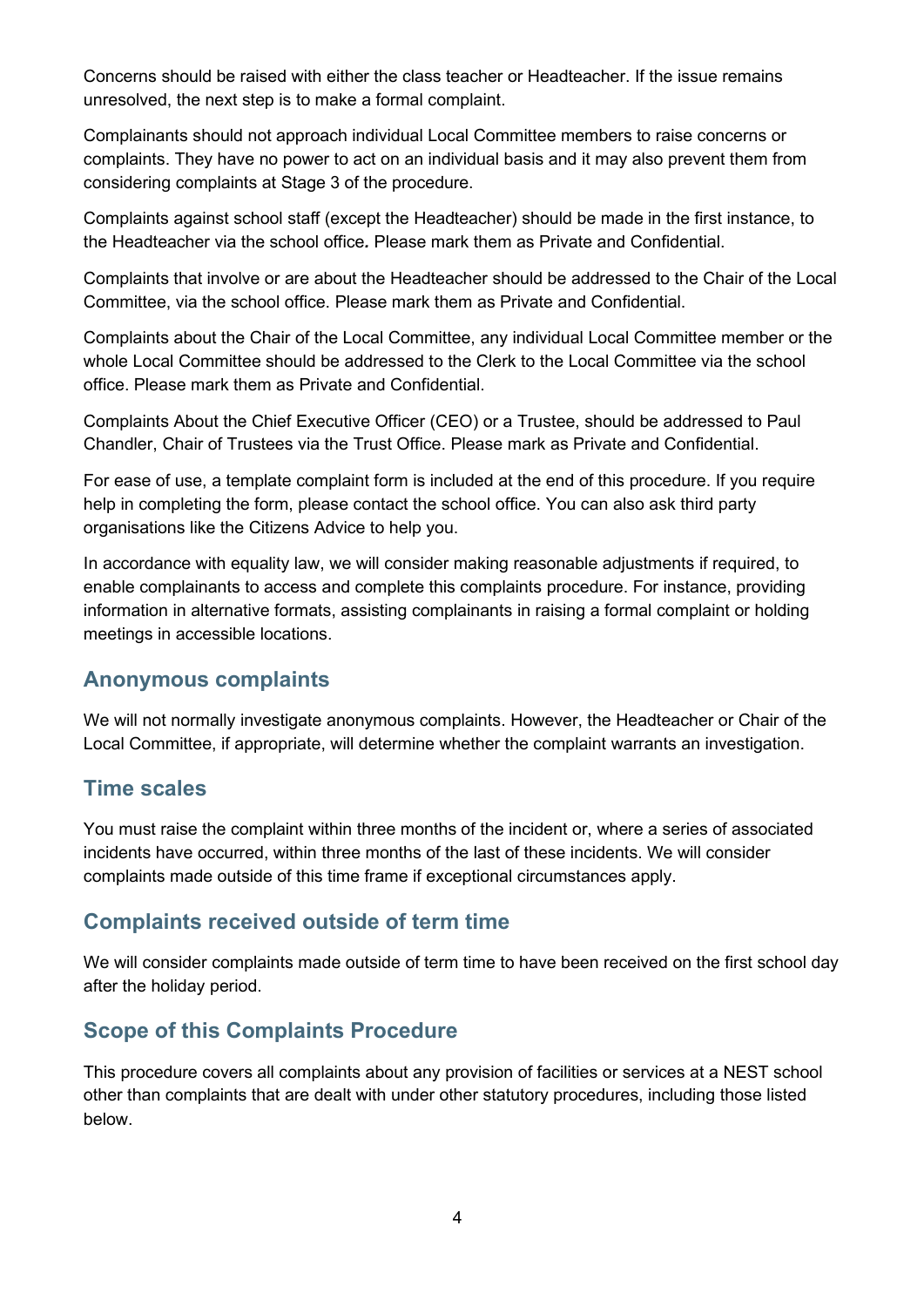| <b>Exceptions</b>                                                                                                             | Who to contact                                                                                                                                                                                                                                                                                                                                                                                                                       |
|-------------------------------------------------------------------------------------------------------------------------------|--------------------------------------------------------------------------------------------------------------------------------------------------------------------------------------------------------------------------------------------------------------------------------------------------------------------------------------------------------------------------------------------------------------------------------------|
| Admissions to schools                                                                                                         | Refer to the schools Admissions Policy which includes<br>an Appeals Procedure.                                                                                                                                                                                                                                                                                                                                                       |
| Statutory assessments of<br>$\bullet$<br><b>Special Educational Needs</b><br>School re-organisation<br>$\bullet$<br>proposals | Concerns about statutory assessments of Special<br>Educational Needs, or school re-organisation proposals<br>should be raised with the Local Authority.                                                                                                                                                                                                                                                                              |
| Matters likely to require a Child<br>$\bullet$<br>Protection Investigation                                                    | Complaints about child protection matters are handled<br>under our Child Protection and Safeguarding Policy and<br>in accordance with relevant statutory guidance.<br>If you have serious concerns, you may wish to contact<br>the local authority designated officer (LADO) who has<br>local responsibility for safeguarding or the Multi-Agency<br>Safeguarding Hub (MASH). Details can be found at<br>www.bromleysafeguarding.org |
| Exclusion of children from<br>school*                                                                                         | Refer to the school Behaviour Policy<br>Further information about raising concerns about<br>exclusion can be found at: www.gov.uk/school-<br>discipline-exclusions/exclusions.<br>*complaints about the application of the Behaviour Policy<br>can be made through the school's complaints procedure.                                                                                                                                |
| Whistleblowing                                                                                                                | We have an internal whistleblowing procedure for all our<br>employees, including temporary staff and contractors<br>and volunteers.<br>The Secretary of State for Education is the prescribed<br>person for matters relating to education for<br>whistleblowers in education who do not want to raise<br>matters direct with their employer. Referrals can be<br>made at: www.education.gov.uk/contactus.                            |
| Staff grievances                                                                                                              | Complaints from staff will be dealt with under the Trust<br>grievance procedures.                                                                                                                                                                                                                                                                                                                                                    |
| Staff conduct                                                                                                                 | Complaints about staff will be dealt with under the<br>school's internal disciplinary procedures, if appropriate.<br>Complainants will not be informed of any disciplinary<br>action taken against a staff member as a result of a<br>complaint. However, the complainant will be notified that<br>the matter is being addressed.                                                                                                    |
| Complaints about services<br>provided by other providers<br>who may use school premises<br>or facilities                      | Providers should have their own complaints procedure to<br>deal with complaints about service. Please contact them<br>direct.                                                                                                                                                                                                                                                                                                        |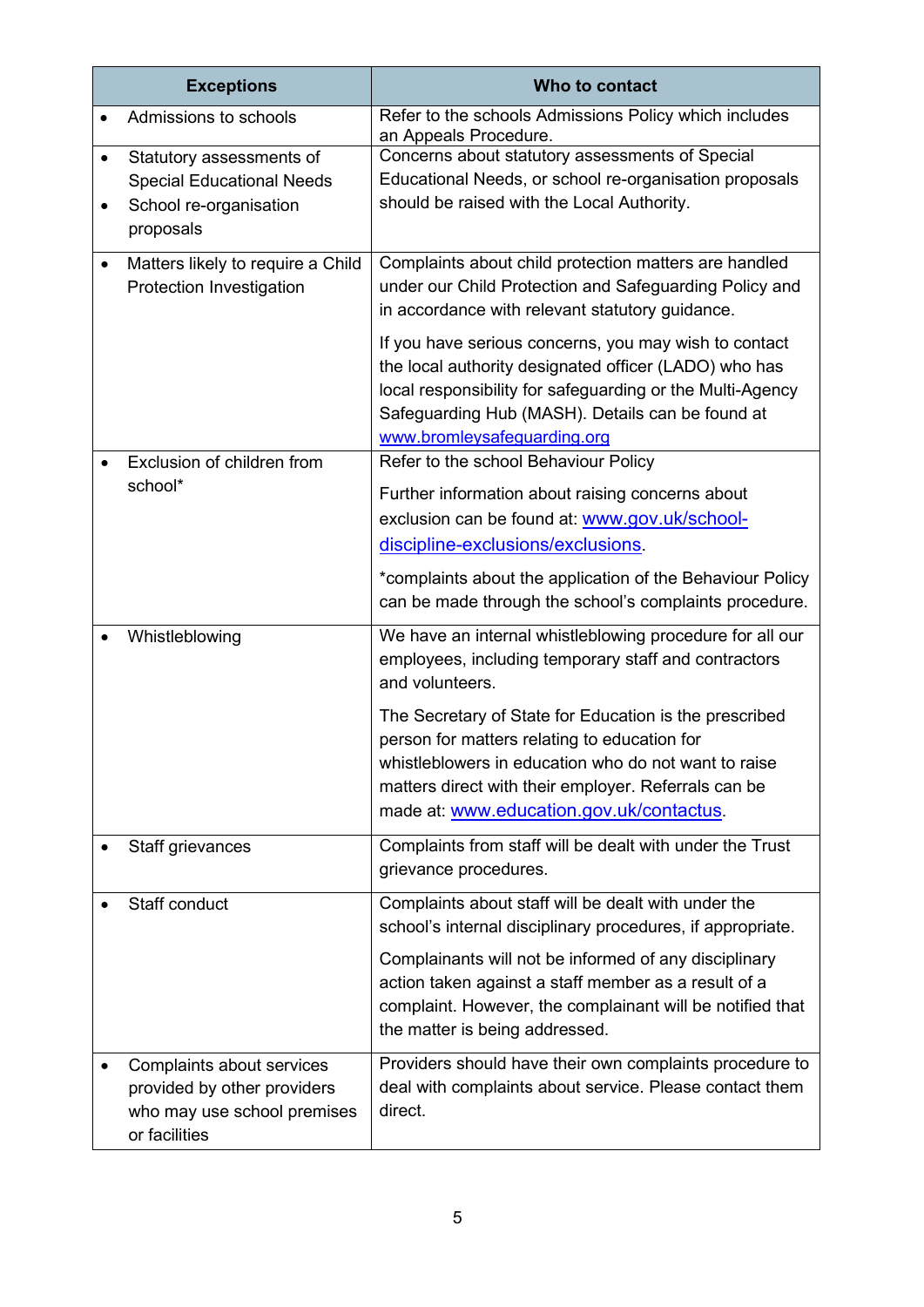If other bodies are investigating aspects of the complaint, for example the police, local authority (LA) safeguarding teams or Tribunals, this may impact on our ability to adhere to the timescales within this procedure or result in the procedure being suspended until those public bodies have completed their investigations. If this happens, we will inform you of a proposed new timescale.

If a complainant commences legal action against a NEST school in relation to their complaint, we will consider whether to suspend the complaints procedure in relation to their complaint until those legal proceedings have concluded.

#### <span id="page-5-0"></span>**Resolving complaints**

At each stage in the procedure, we want to resolve the complaint. If appropriate, we will acknowledge that the complaint is upheld in whole or in part. In addition, we may offer one or more of the following:

- an explanation
- an admission that the situation could have been handled differently or better
- an assurance that we will try to ensure the event complained of will not recur
- an explanation of the steps that have been or will be taken to help ensure that it will not happen again and an indication of the timescales within which any changes will be made
- an undertaking to review school policies in light of the complaint
- an apology.

#### <span id="page-5-1"></span>**Withdrawal of a complaint**

If a complainant wants to withdraw their complaint, we will ask them to confirm this in writing.

#### <span id="page-5-2"></span>**Stage 1 Informal Complaints**

It is to be hoped that most concerns can be expressed and resolved on an informal basis.

Concerns should be raised with either the class teacher, subject leader, Senior Leader or Headteacher. Complainants should not approach individual Local Committee Members to raise concerns or complaints. They have no power to act on an individual basis and it may also prevent them from considering complaints at Stage 3 of the procedure.

At the conclusion of their investigation, the appropriate person investigating the complaint will provide an informal written response within **10 school days** of the date of receipt of the complaint.

If the issue remains unresolved, the next step is to make a formal complaint.

#### <span id="page-5-3"></span>**Stage 2**

Formal complaints must be made to the Headteacher (unless they are about the Headteacher), via the school office. This may be done in person or in writing (preferably on the Complaint Form). This should be done promptly and, in any event, not more than **5 school days** after any informal meeting or, if later, when you are informed of the outcome of any informal meeting.

The Headteacher will record the date the complaint is received and will acknowledge receipt of the complaint in writing (either by letter or email) within **5 school days**.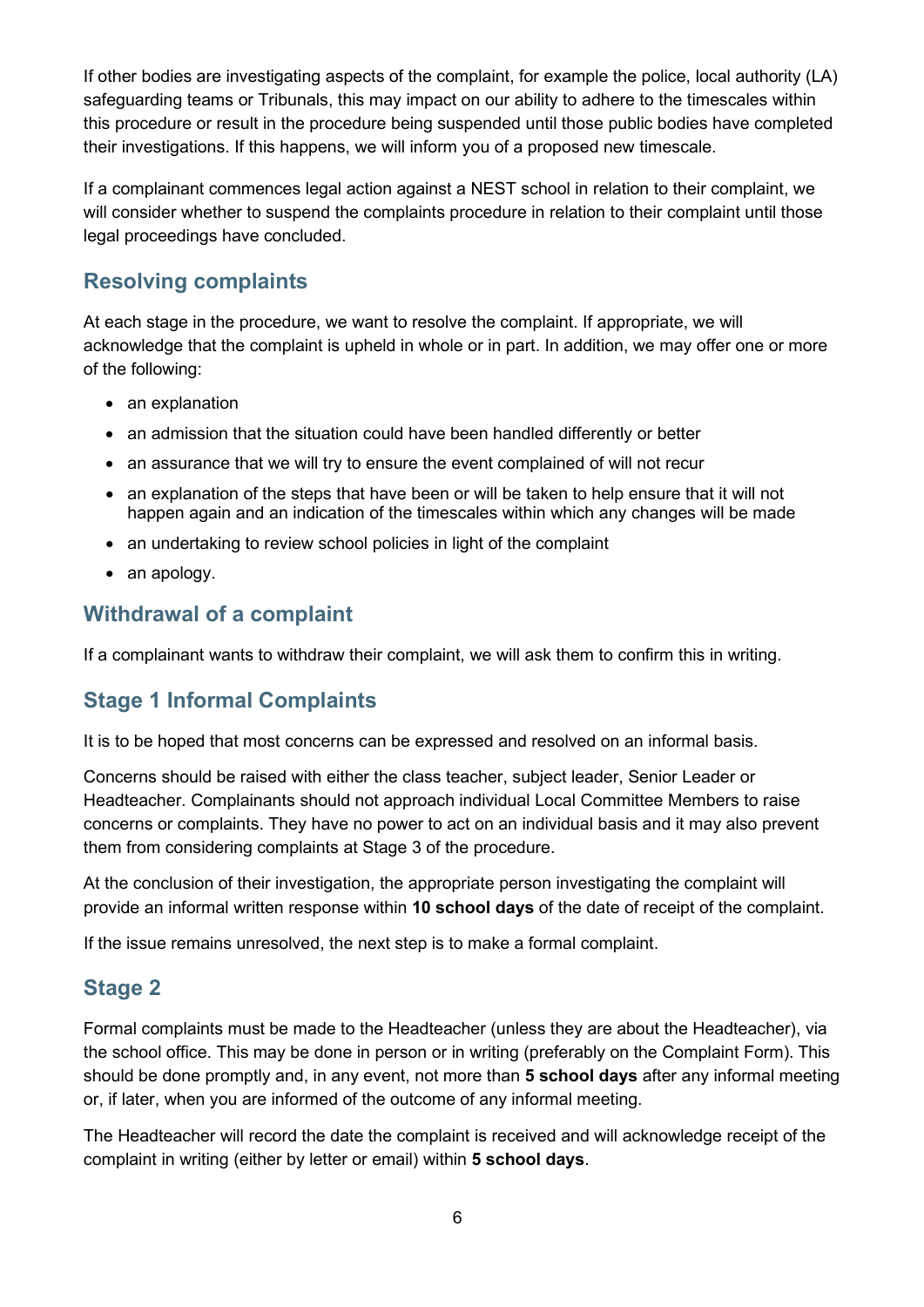Within this response, the Headteacher will seek to clarify the nature of the complaint, ask what remains unresolved and what outcome the complainant would like to see. The Headteacher can consider whether a face to face meeting is the most appropriate way of doing this.

Note: The Headteacher may delegate the investigation to another member of the school's senior leadership team but not the decision to be taken.

During the investigation, the Headteacher (or investigator) will:

- if necessary, interview those involved in the matter and/or those complained of, allowing them to be accompanied if they wish
- keep a written record of any meetings/interviews in relation to their investigation.

At the conclusion of their investigation, the Headteacher will provide a formal written response within **10 school days** of the date of receipt of the complaint.

If the Headteacher is unable to meet this deadline, they will provide the complainant with an update and revised response date.

The response will detail any actions taken to investigate the complaint and provide a full explanation of the decision made and the reason(s) for it. Where appropriate, it will include details of actions the school will take to resolve the complaint.

The Headteacher will advise the complainant of how to escalate their complaint should they remain dissatisfied with the outcome of Stage 2.

If the complaint is about the Headteacher, or a member of the Local Committee (including the Chair or Vice-Chair), a suitably skilled Local Committee member will be appointed to complete all the actions at Stage 2.

Complaints about the Headteacher or member of the Local Committee must be made to the Clerk, via the school office.

If the complaint is:

- jointly about the Chair and Vice Chair or
- the entire Local Committee or
- the majority of the Local Committee

Stage 2 will be escalated to the CEO of the Trust.

#### <span id="page-6-0"></span>**Stage 3 - Panel Hearing**

If the complainant is dissatisfied with the outcome at Stage 2 and wishes to take the matter further, they can escalate the complaint to Stage 3 – a panel hearing consisting of at least 3 people who were not directly involved in matters detailed in the complaint with one panel member who is independent of the management and running of the school. This is the final stage of the complaint procedure.

A request to escalate to Stage 3 must be made to the Clerk, via the school office, within **10 school days** of receipt of the Stage 2 response and include the original complaint form.

The Clerk will record the date the complaint is received and acknowledge receipt of the complaint in writing (either by letter or email) within **5 school days**.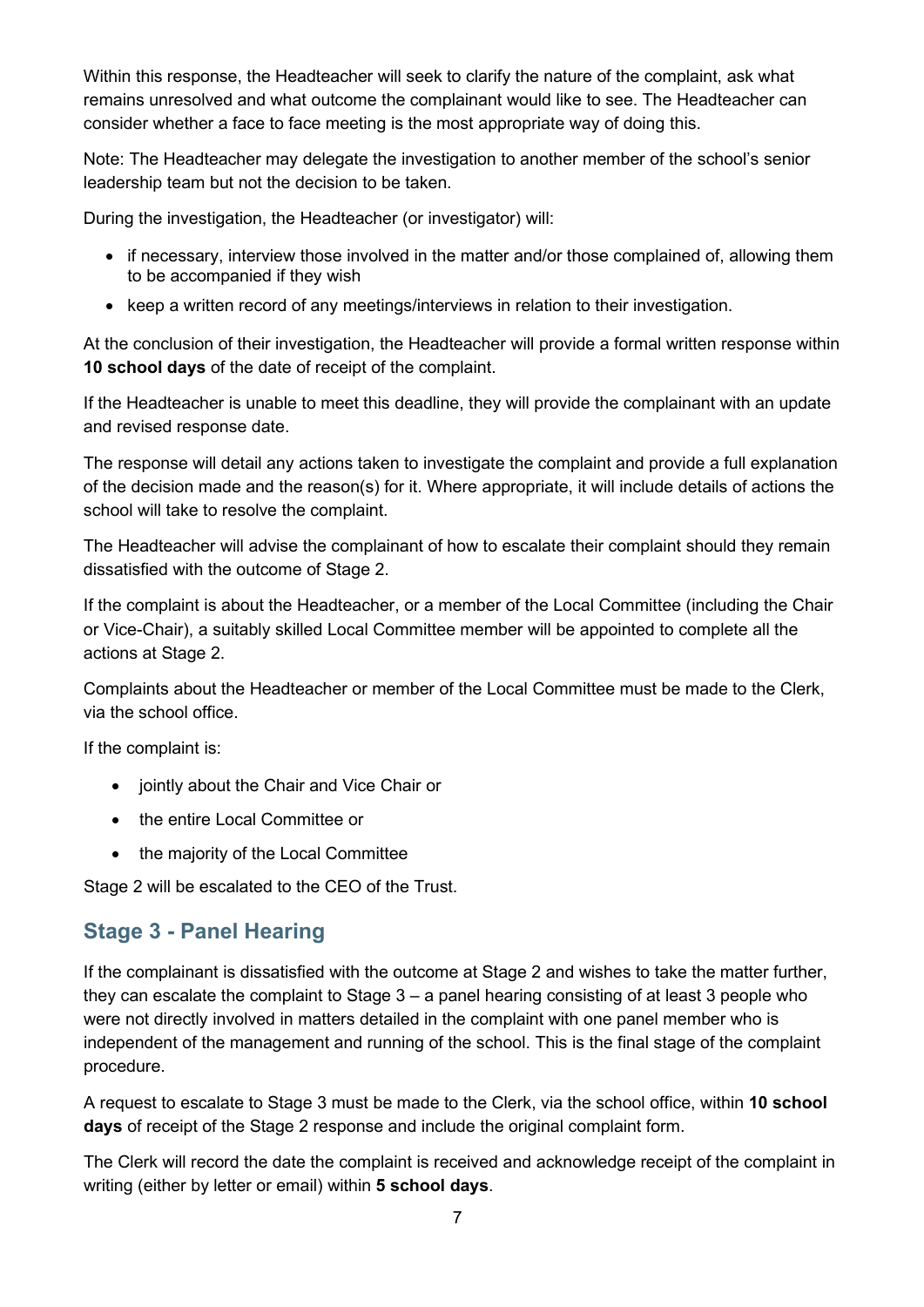Requests received outside of this time frame will only be considered if exceptional circumstances apply.

The Clerk will write to the complainant to inform them of the date of the meeting. They will aim to convene a meeting within **20 school days** of receipt of the Stage 3 request. If this is not possible, the Clerk will provide an anticipated date and keep the complainant informed.

If the complainant rejects the offer of three proposed dates, without good reason, the Clerk will decide when to hold the meeting. It will then proceed in the complainant's absence on the basis of written submissions from both parties.

If the complaint is:

- jointly about the Chair and Vice Chair or
- the entire Local Committee or
- the majority of the Local Committee

Stage 3 will be heard by the trustees and an independent panel member.

A complainant may bring someone along to provide support. This can be a relative or friend. Generally, we do not encourage either party to bring legal representatives to the panel hearing.

If a school employee is called as a witness in a complaint meeting, they may wish to be supported by their union representative.

Complaints about staff conduct will not generally be handled under this complaints procedure. Complainants will be advised that any staff conduct complaints will be considered under staff disciplinary procedures, if appropriate, but outcomes will not be shared with them.

Representatives from the media are not permitted to attend.

At least **7 school days** before the meeting, the Clerk will:

- confirm and notify the complainant of the date, time and venue of the meeting, ensuring that, if the complainant is invited, the dates are convenient to all parties and that the venue and proceedings are accessible
- request copies of any further written material to be submitted to the committee at least **5 school days** before the meeting.

Any written material will be circulated to all parties at least **5 school days** before the date of the meeting. The panel will not normally accept, as evidence, recordings of conversations that were obtained covertly and without the informed consent of all parties being recorded.

#### **The panel will also not review any new complaints at this stage or consider evidence unrelated to the initial complaint to be included. New complaints must be dealt with from Stage 1 of the procedure.**

The meeting will be held in private. Electronic recordings of meetings or conversations are not normally permitted unless a complainant's own disability or special needs require it. Prior knowledge and consent of all parties attending must be sought before meetings or conversations take place. Consent will be recorded in any minutes taken.

The panel will consider the complaint and all the evidence presented. The panel can:

• uphold the complaint in whole or in part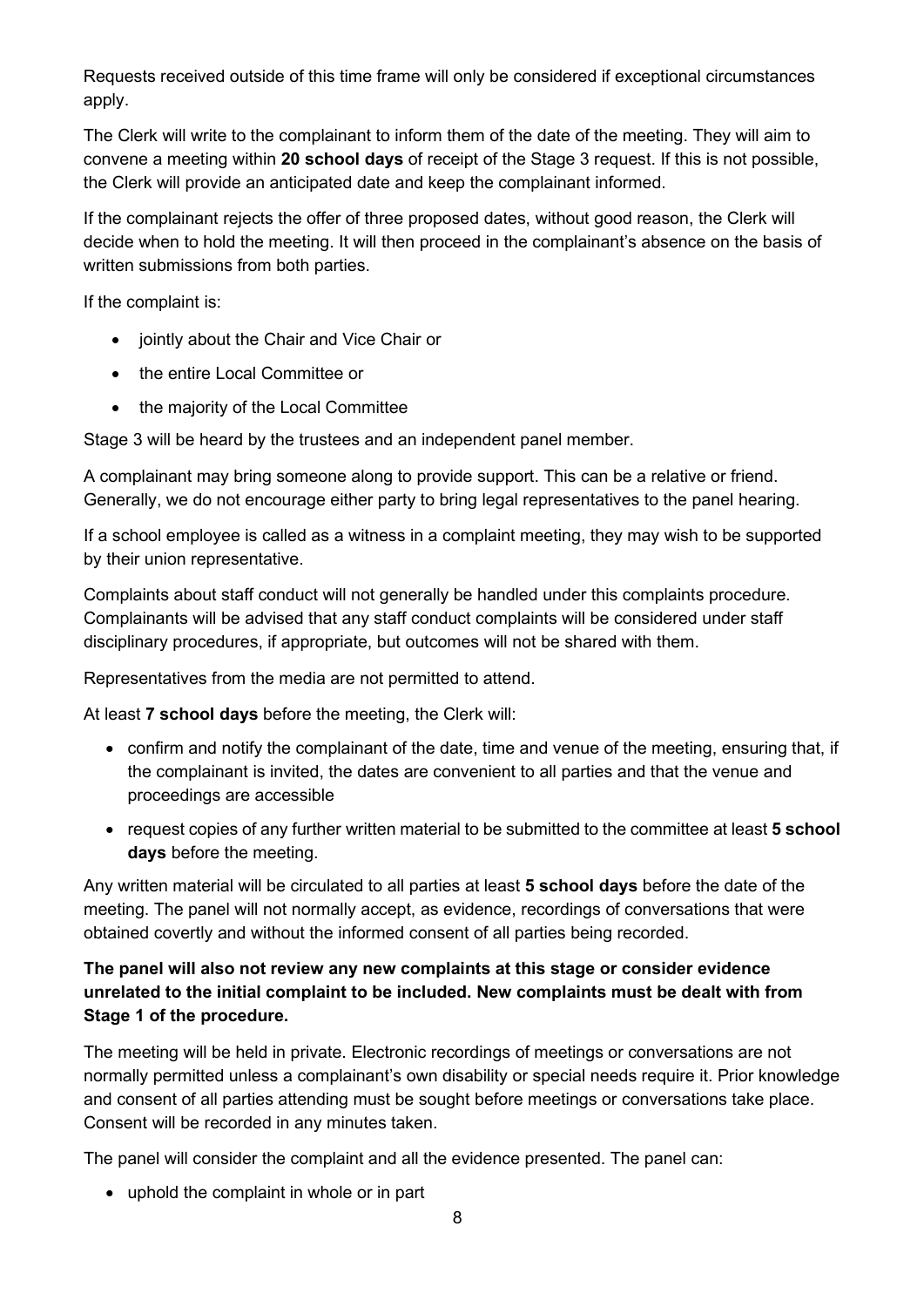• dismiss the complaint in whole or in part.

If the complaint is upheld in whole or in part, the panel will:

- decide on the appropriate action to be taken to resolve the complaint
- where appropriate, recommend changes to the school's systems or procedures to prevent similar issues in the future.

The Chair of the Panel will provide the complainant and the school with a full explanation of their decision and the reason(s) for it, in writing, within 10 school days.

The letter to the complainant will include details of how to contact the Education Skills Funding Agency (ESFA) if they are dissatisfied with the way their complaint has been handled.

The response will detail any actions taken to investigate the complaint and provide a full explanation of the decision made and the reason(s) for it. Where appropriate, it will include details of actions the school will take to resolve the complaint.

The panel will ensure that those findings and recommendations are sent by electronic mail or otherwise given to the complainant and, where relevant, the person complained about. Furthermore, they will be available for inspection on the school premises by the proprietor and the Headteacher.

A written record will be kept of all complaints, and of whether they are resolved at the preliminary stage or proceed to a panel hearing.

#### <span id="page-8-0"></span>**Complaints about the Trust, CEO or Trustee**

If a complainant wishes to complain directly about the Trust, then the complaint should be sent to the CEO to be investigated. This should be sent to [Trustservices@nestschools.org,](mailto:Trustservices@nestschools.org) addressed to the CEO and marked Private and Confidential.

The CEO will write to the complainant acknowledging the complaint within **5 school days** of the date that the written request was received. The acknowledgement will confirm that the complaint will now be investigated under Stage 1 or 2 of this complaint procedure and will confirm the date for providing a response to the complainant.

Following the investigation, the CEO will write to the complainant confirming the outcome within **10 school days** of the date that the letter was received. If this time limit cannot be met, the CEO will write to the Complainant**,** explaining the reason for the delay and providing a revised date.

If the complaint concerns the CEO or a Trustee, the complaint should be investigated by the Chair of the Trust Board. If a formal complaint form is received about the Chair, the complaint will be re-ferred to the Vice Chair for investigation. This should be sent to [Trustservices@nestschools.org,](http://www.oiahe.org.uk/about-us/policies/policy-on-frivolous-or-vexatious-complaints.aspx) addressed to the Chair or Vice-Chair and marked Private and Confidential.

*NB. Where the Chair of the Trust Board has investigated the complaint, they will write the letter of outcome to the Complainant and provide a copy to the CEO.* 

If the complainant is not satisfied with the outcome of the previous stage, the complainant should write to the Clerk to the Trust Board asking for the complaint to be heard before a Complaint Panel, within **10 school days.**

The Clerk will record the date the complaint is received and acknowledge receipt of the complaint in writing (either by letter or email) within **5 school days.**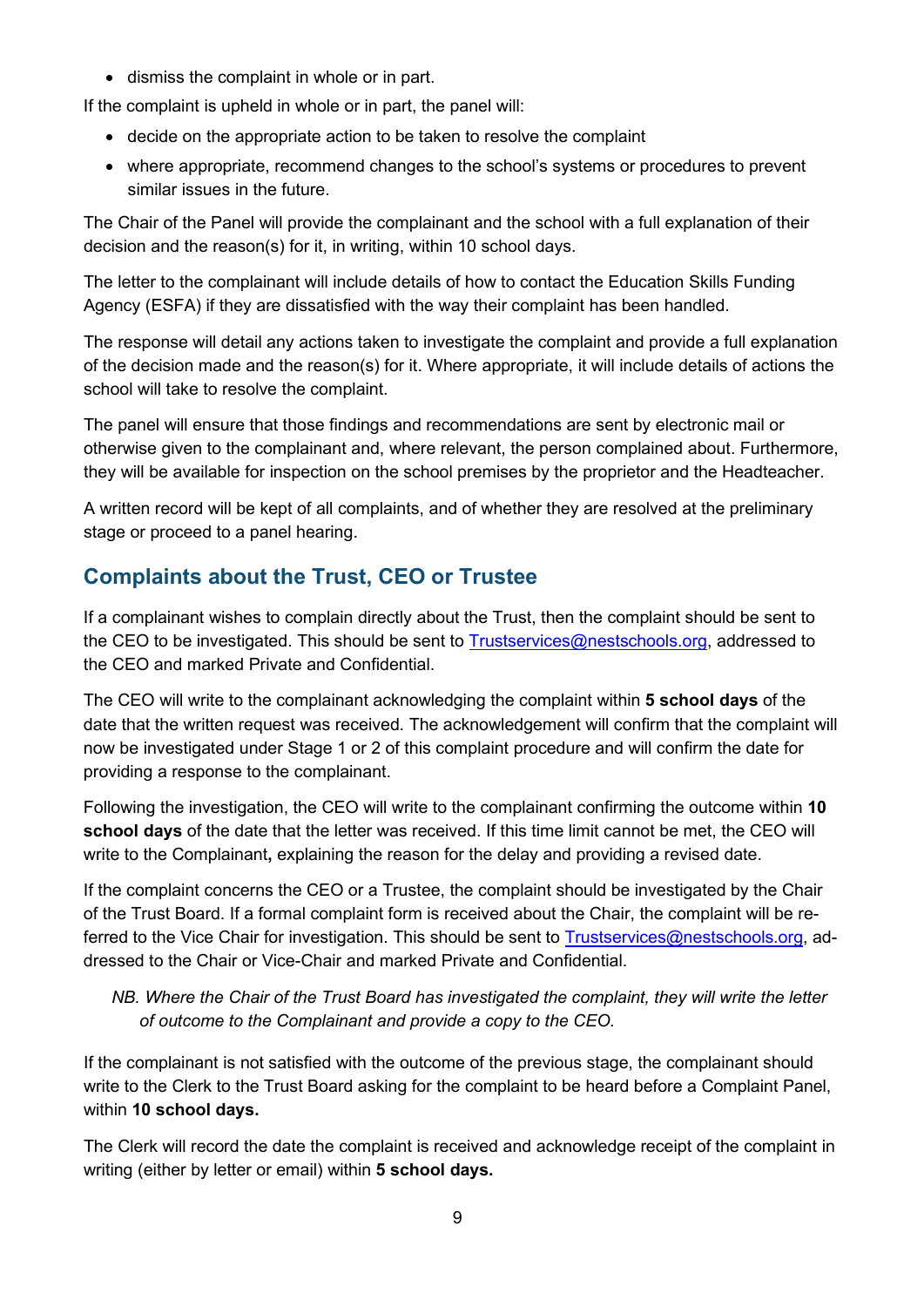Requests received outside of this time frame will only be considered if exceptional circumstances apply.

The Clerk will write to the complainant to inform them of the date of the meeting. They will aim to convene a meeting within **20 school days** of receipt of the request. If this is not possible, the Clerk will provide an anticipated date and keep the complainant informed.

If the complainant rejects the offer of three proposed dates, without good reason, the Clerk will decide when to hold the meeting. It will then proceed in the complainant's absence on the basis of written submissions from both parties.

If the complaint is:

- jointly about the Chair and Vice Chair or
- the entire Trust Board or
- the majority of the Trust Board

Stage 3 will be heard by a completely independent committee panel.

The Complaint Panel will consist of three members. None of the three members of the Complaint Panel will have been involved in the incidents or events which led to the complaint, or have been involved in dealing with the complaint in the previous stages, of have any detailed prior knowledge of the complaint.

One of the Complaint Panel members will be independent of the management and running of the Academy Trust. This means that the independent Complaint Panel member will not be a Trustee or an employee of the Trust.

A complainant may bring someone along to the panel meeting to provide support. This can be a relative or friend. Generally, we do not encourage either party to bring legal representatives to the committee meeting.

If a school employee is called as a witness in a complaint meeting, they may wish to be supported by their union representative.

*Note: Complaints about staff conduct will not generally be handled under this complaints procedure. Complainants will be advised that any staff conduct complaints will be considered under staff disciplinary procedures, if appropriate, but outcomes will not be shared with them.* 

Representatives from the media are not permitted to attend.

At least **7 school days** before the meeting, the Clerk will:

- confirm and notify the complainant of the date, time and venue of the meeting, ensuring that, if the complainant is invited, the dates are convenient to all parties and that the venue and proceedings are accessible
- request copies of any further written material to be submitted to the committee at least **5 school days** before the meeting.

Any written material will be circulated to all parties at least **5 school days** before the date of the meeting. The panel will not normally accept, as evidence, recordings of conversations that were obtained covertly and without the informed consent of all parties being recorded.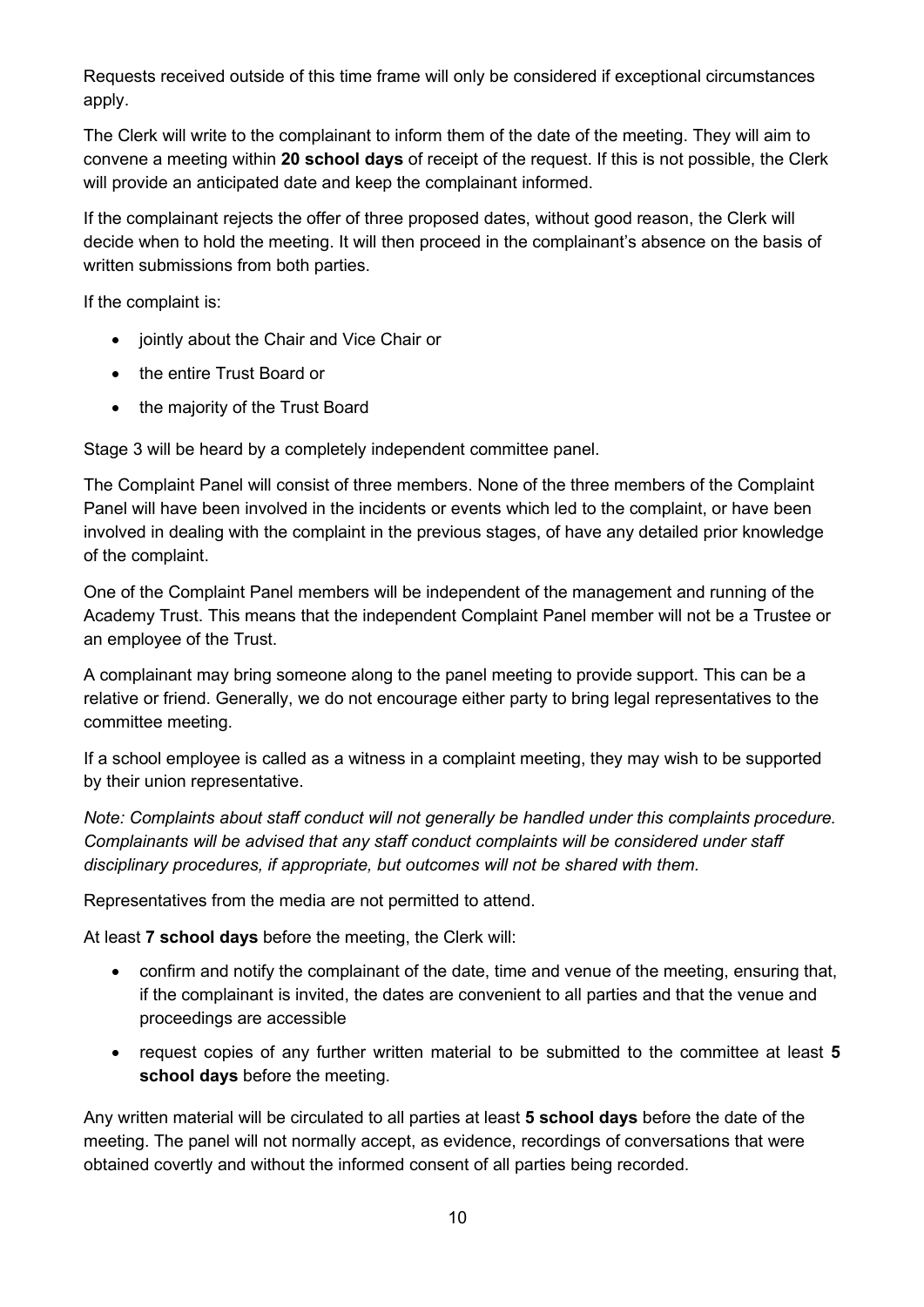The panel will also not review any new complaints at this stage or consider evidence unrelated to the initial complaint to be included. New complaints must be dealt with from Stage 1 of the procedure.

The meeting will be held in private. Electronic recordings of meetings or conversations are not normally permitted unless a complainant's own disability or special needs require it. Prior knowledge and consent of all parties attending must be sought before meetings or conversations take place. Consent will be recorded in any minutes taken.

The panel will consider the complaint and all the evidence presented. The panel can:

- uphold the complaint in whole or in part
- dismiss the complaint in whole or in part.

If the complaint is upheld in whole or in part, the panel will:

- decide on the appropriate action to be taken to resolve the complaint
- where appropriate, recommend changes to the school's systems or procedures to prevent similar issues in the future.

The Chair of the Panel will provide the complainant and Nexus Education Schools Trust with a full explanation of their decision and the reason(s) for it, in writing, within **10 school days.**

The letter to the complainant will include details of how to contact the Education and Skills Funding Agency (ESFA) if they are dissatisfied with the way their complaint has been handled by Nexus Education Schools Trust.

The response will detail any actions taken to investigate the complaint and provide a full explanation of the decision made and the reason(s) for it. Where appropriate, it will include details of actions Nexus Education Schools Trust will take to resolve the complaint.

The panel will ensure that those findings and recommendations are sent by electronic mail or otherwise given to the complainant and, where relevant, the person complained about. Furthermore, they will be available for inspection at NEXUS Education Schools Trust offices.

A written record will be kept of all complaints, and of whether they are resolved at the preliminary stage or proceed to a panel hearing.

#### <span id="page-10-0"></span>**Next Steps**

If the complainant believes the school / trust did not handle their complaint in accordance with the published complaints procedure or they acted unlawfully or unreasonably in the exercise of their duties under education law, they can contact the ESFA after they have completed Stage 3.

The ESFA will not normally reinvestigate the substance of complaints or overturn any decisions made by Nexus Education Schools Trust. They will consider whether the School or Trust has adhered to education legislation and any statutory policies connected with the complaint and whether they have followed Part 7 of the Education (Independent School Standards) Regulations [2014.](http://www.legislation.gov.uk/uksi/2010/1997/schedule/1/made)

The complainant can refer their complaint to the ESFA online at: [www.education.gov.uk/contactus,](http://www.oiahe.org.uk/about-us/policies/policy-on-frivolous-or-vexatious-complaints.aspx) by telephone on: 0370 000 2288 or by writing to:

Academy Complaints and Customer Insight Unit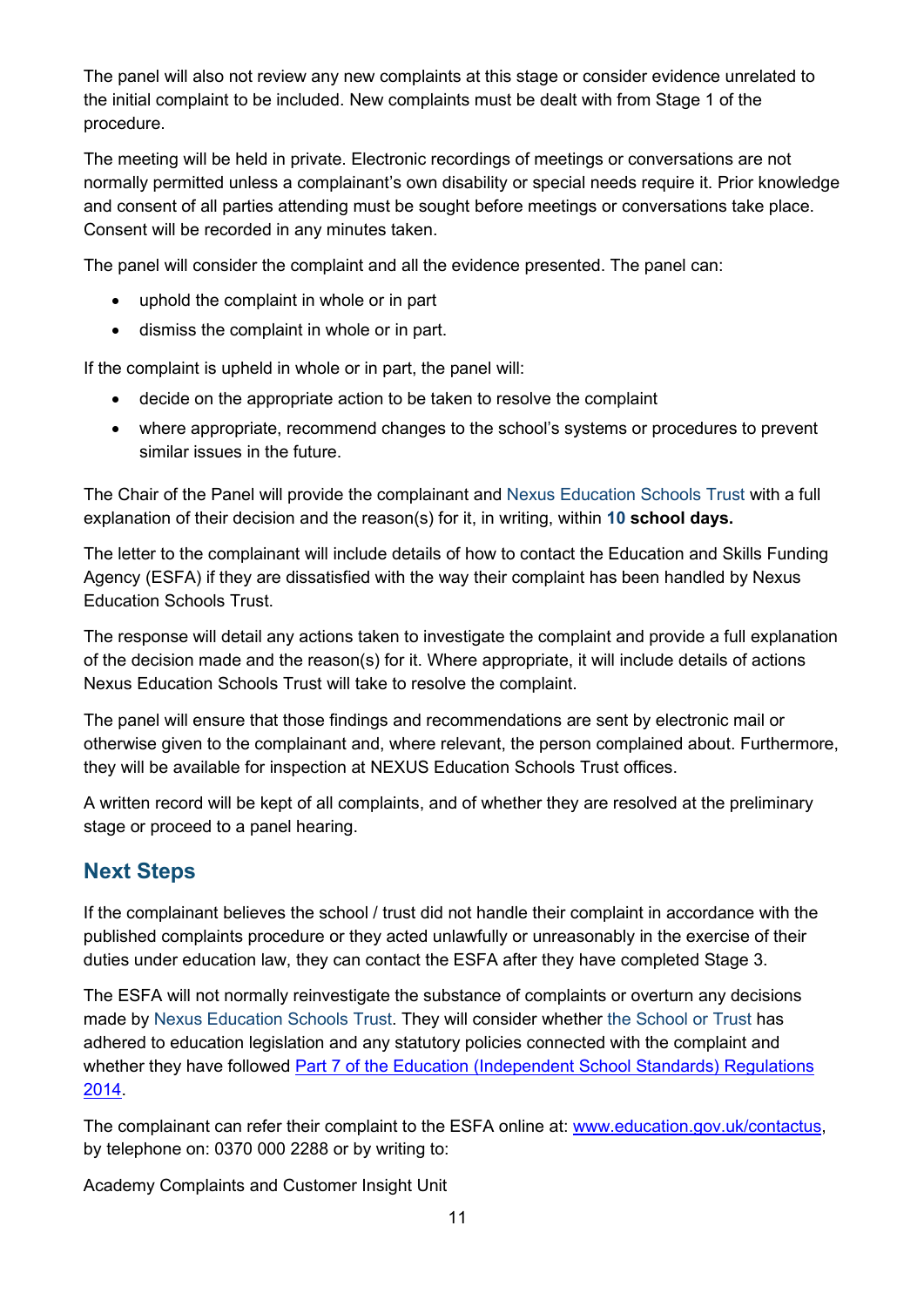Education and Skills Funding Agency Cheylesmore House 5 Quinton Road **Coventry** CV1 2WT

#### <span id="page-11-0"></span>**Managing Serial and Persistent Complaints**

We recognise that despite all stages of the complaint procedure having been followed, there may be a situation when complainant remains dissatisfied. If a complainant tries to re-open the same issue, we will inform them that the procedure has been completed and that the matter is now closed.

If the complainant makes contact again on the same issue, the correspondence may then be viewed as 'serial' or 'persistent' and school/trust may choose not to respond.

NEST will follow the Office of the [Independent Adjudicator](mailto:Trustservices@nestschools.org) definition for the characteristics of a 'frivolous' or 'vexatious' complaint. These are:

- complaints which are obsessive, persistent, harassing, prolific, repetitious
- insistence upon pursuing unmeritorious complaints and/or unrealistic outcomes beyond all reason
- insistence upon pursuing meritorious complaints in an unreasonable manner
- complaints which are designed to cause disruption or annoyance
- demands for redress that lack any serious purpose or value

The application of a 'serial or persistent' will be placed against the subject or complaint itself rather than the complainant.

The decision to stop responding will never be taken lightly, NEST will ensure that:

- They have taken every reasonable step to address the complainant's concerns
- The complainant has been given a clear statement of the NEST position and their options
- The complainant contacts you repeatedly, making substantially the same points each time

The case to stop responding is stronger if:

- The complainant's letters, emails, or telephone calls are often or always abusive or aggressive
- They make insulting personal comments about or threats towards staff
- NEST have reason to believe the individual is contacting with the intention of causing disruption or inconvenience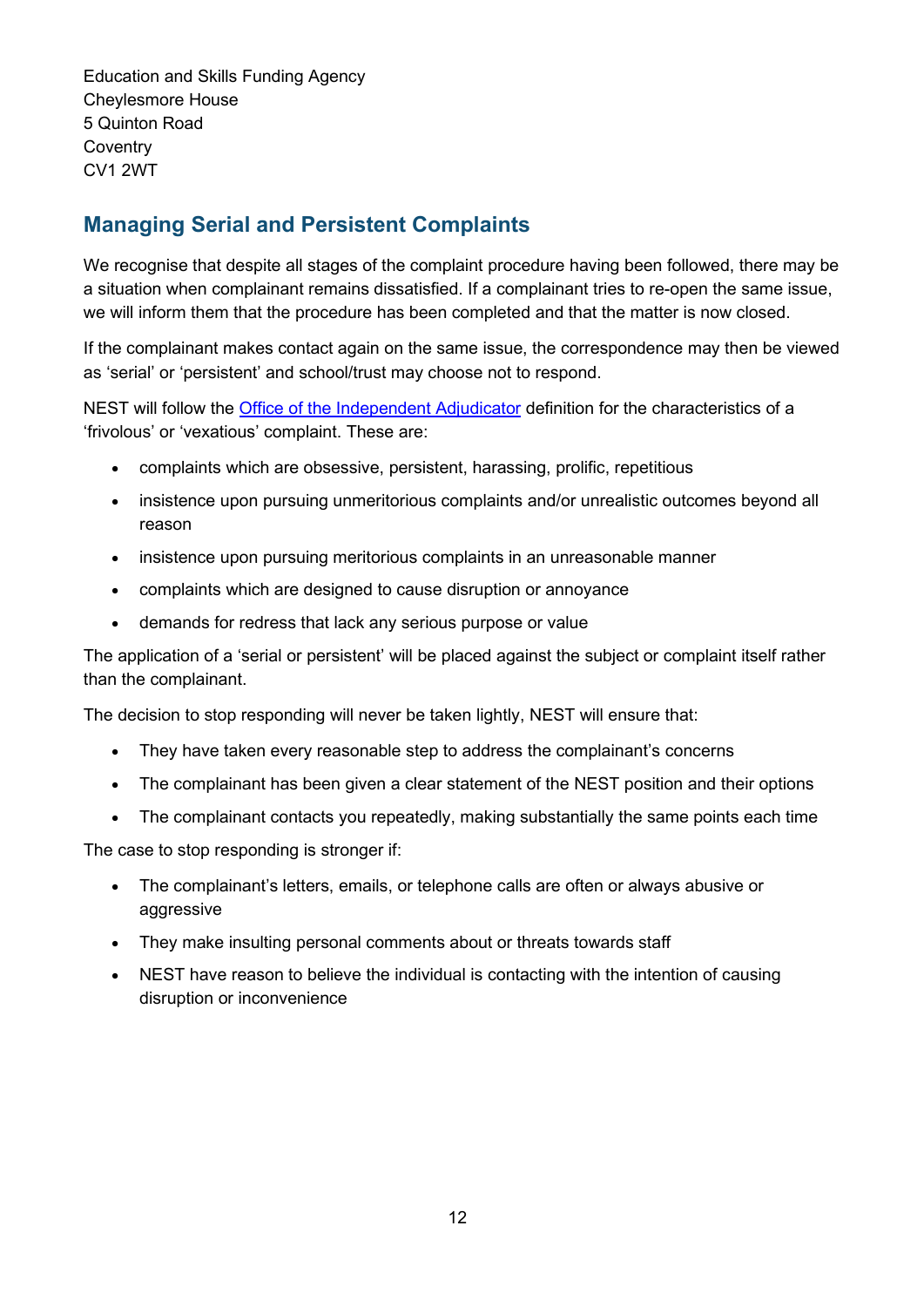### <span id="page-12-0"></span>**Complaint Form**

Please complete and return to <…Name and contact details > ( *Headteacher)* who will acknowledge receipt and explain what action will be taken.

| Your name:                                                                                                     |
|----------------------------------------------------------------------------------------------------------------|
| Pupil's name (if relevant):                                                                                    |
| Your relationship to the pupil (if relevant):                                                                  |
| Address:                                                                                                       |
| Postcode:                                                                                                      |
| Day time telephone number:<br>Evening telephone number:<br><b>Email address</b>                                |
| Please give details of your complaint, including whether you have spoken to anybody at<br>the school about it. |
|                                                                                                                |
|                                                                                                                |
|                                                                                                                |
|                                                                                                                |
|                                                                                                                |
|                                                                                                                |
|                                                                                                                |
|                                                                                                                |
|                                                                                                                |
|                                                                                                                |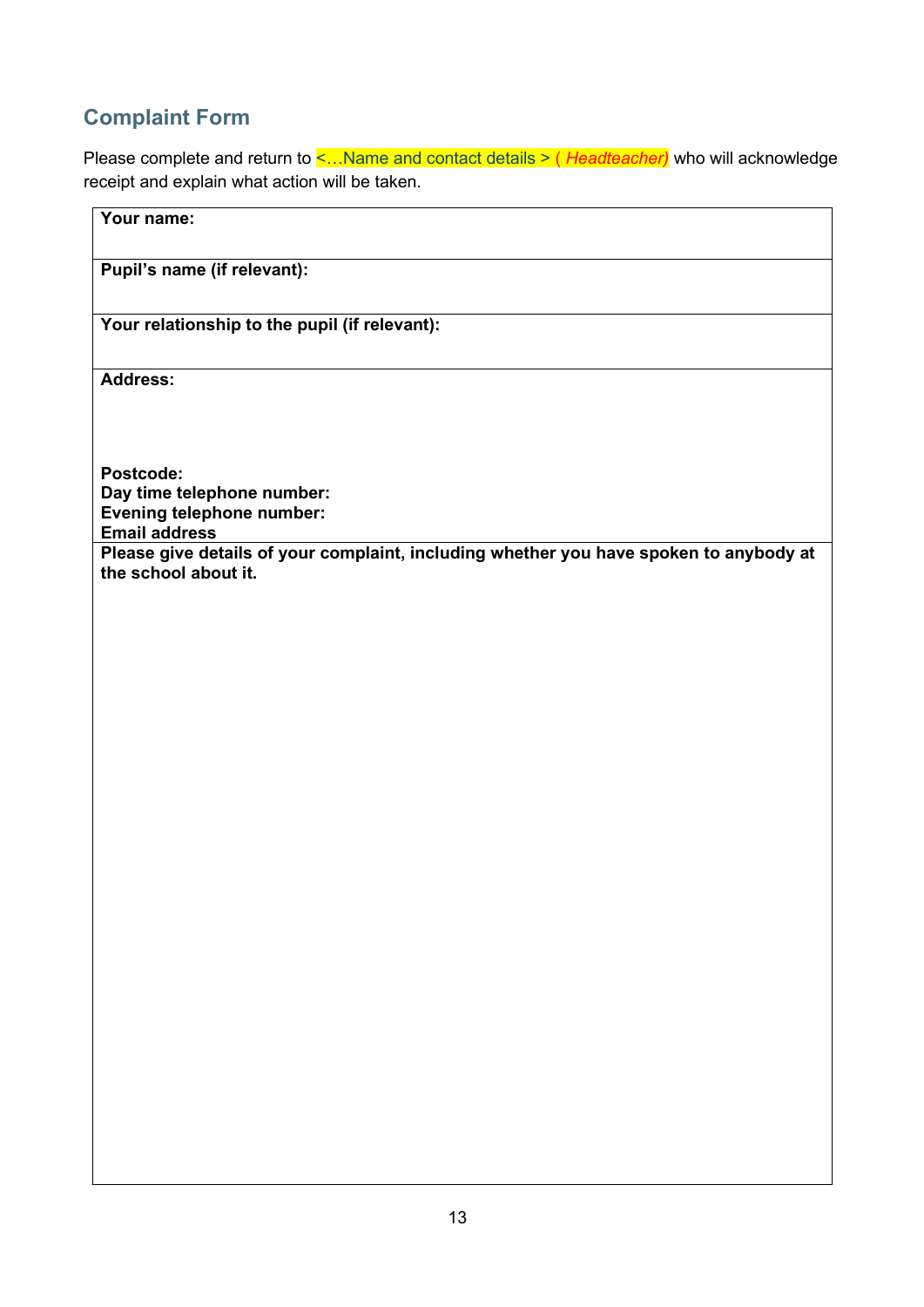| What actions do you feel might resolve the problem at this stage? |
|-------------------------------------------------------------------|
|                                                                   |
|                                                                   |
|                                                                   |
|                                                                   |
|                                                                   |
|                                                                   |
|                                                                   |
|                                                                   |
|                                                                   |
|                                                                   |
|                                                                   |
|                                                                   |
|                                                                   |
|                                                                   |
|                                                                   |
|                                                                   |
|                                                                   |
|                                                                   |
|                                                                   |
|                                                                   |
| Are you attaching any paperwork? If so, please give details.      |
|                                                                   |
|                                                                   |
|                                                                   |
|                                                                   |
|                                                                   |
|                                                                   |
|                                                                   |
|                                                                   |
|                                                                   |
|                                                                   |
|                                                                   |
|                                                                   |
|                                                                   |
|                                                                   |
|                                                                   |
|                                                                   |
|                                                                   |
| Signature:                                                        |
|                                                                   |
| Date:                                                             |
|                                                                   |
|                                                                   |
| <b>Official use</b>                                               |
|                                                                   |
| Date acknowledgement sent:                                        |
|                                                                   |
| By whom:                                                          |
|                                                                   |
|                                                                   |
|                                                                   |
| <b>Complaint referred to:</b>                                     |
|                                                                   |
|                                                                   |
|                                                                   |
|                                                                   |
| Date:                                                             |
|                                                                   |
|                                                                   |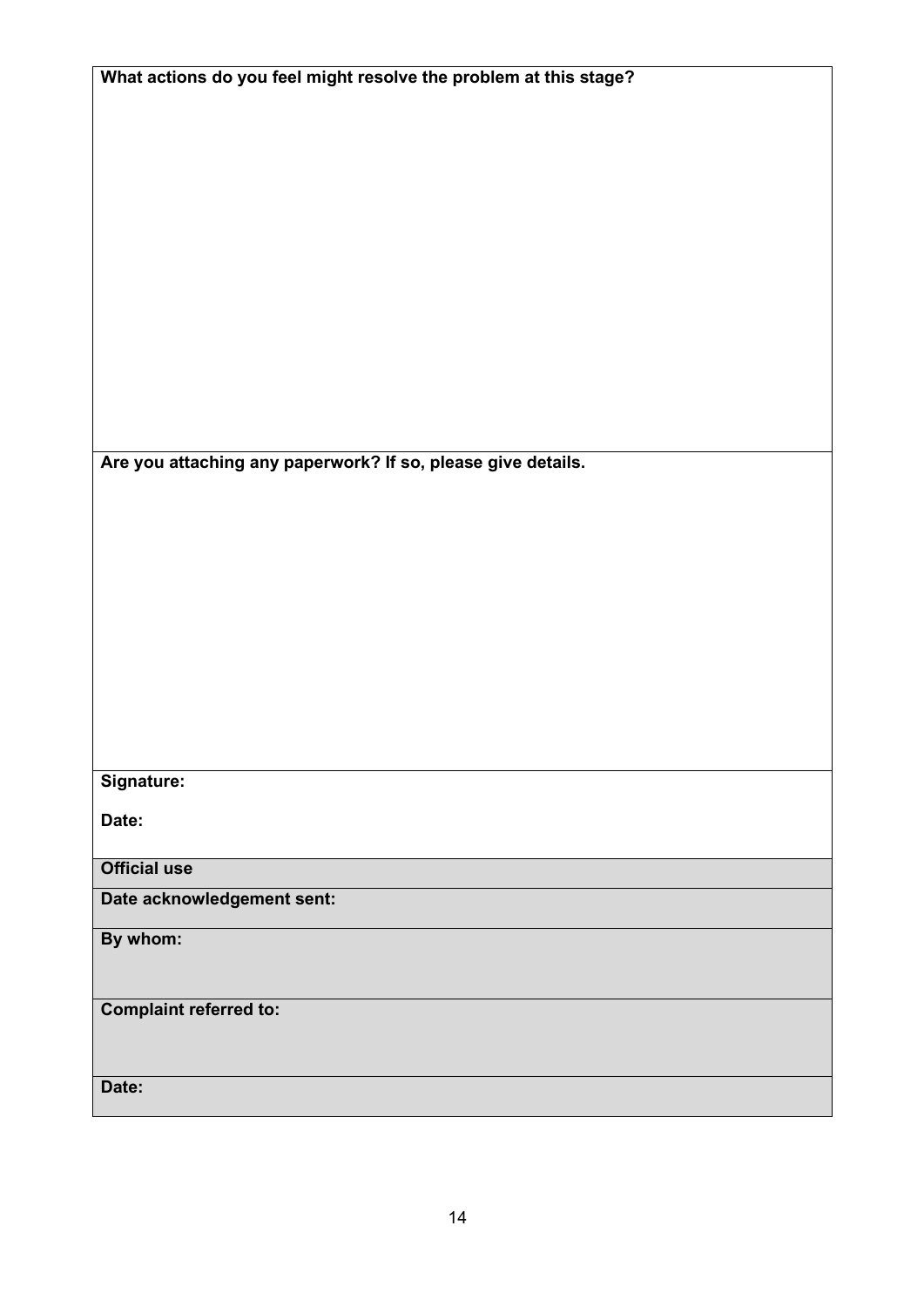#### <span id="page-14-0"></span>**Roles and Responsibilities**

#### <span id="page-14-1"></span>**Complainant**

The complainant will receive a more effective response to the complaint if they:

- explain the complaint in full as early as possible
- co-operate with the school in seeking a solution to the complaint
- respond promptly to requests for information or meetings or in agreeing the details of the complaint
- ask for assistance as needed
- treat all those involved in the complaint with respect
- refrain from publicising the details of their complaint on social media and respect confidentiality.

#### <span id="page-14-2"></span>**Investigator**

The investigator's role is to establish the facts relevant to the complaint by:

- providing a comprehensive, open, transparent and fair consideration of the complaint through:
	- $\circ$  sensitive and thorough interviewing of the complainant to establish what has happened and who has been involved
	- o interviewing staff and children/young people and other people relevant to the complaint
	- $\circ$  consideration of records and other relevant information
	- o analysing information
- liaising with the complainant and the complaints co-ordinator as appropriate to clarify what the complainant feels would put things right.

The investigator should:

- conduct interviews with an open mind and be prepared to persist in the questioning
- keep notes of interviews or arrange for an independent note taker to record minutes of the meeting
- ensure that any papers produced during the investigation are kept securely pending any appeal
- be mindful of the timescales to respond
- prepare a comprehensive report for the Headteacher or complaints committee that sets out the facts, identifies solutions and recommends courses of action to resolve problems.

The CEO/Headteacher or complaints committee will then determine whether to uphold or dismiss the complaint and communicate that decision to the complainant, providing the appropriate escalation details.

**Complaints Co-ordinator** (this could be the Headteacher or CEO / designated complaints Local Committee member or Trustees, or other staff member providing administrative support)

The complaints co-ordinator should: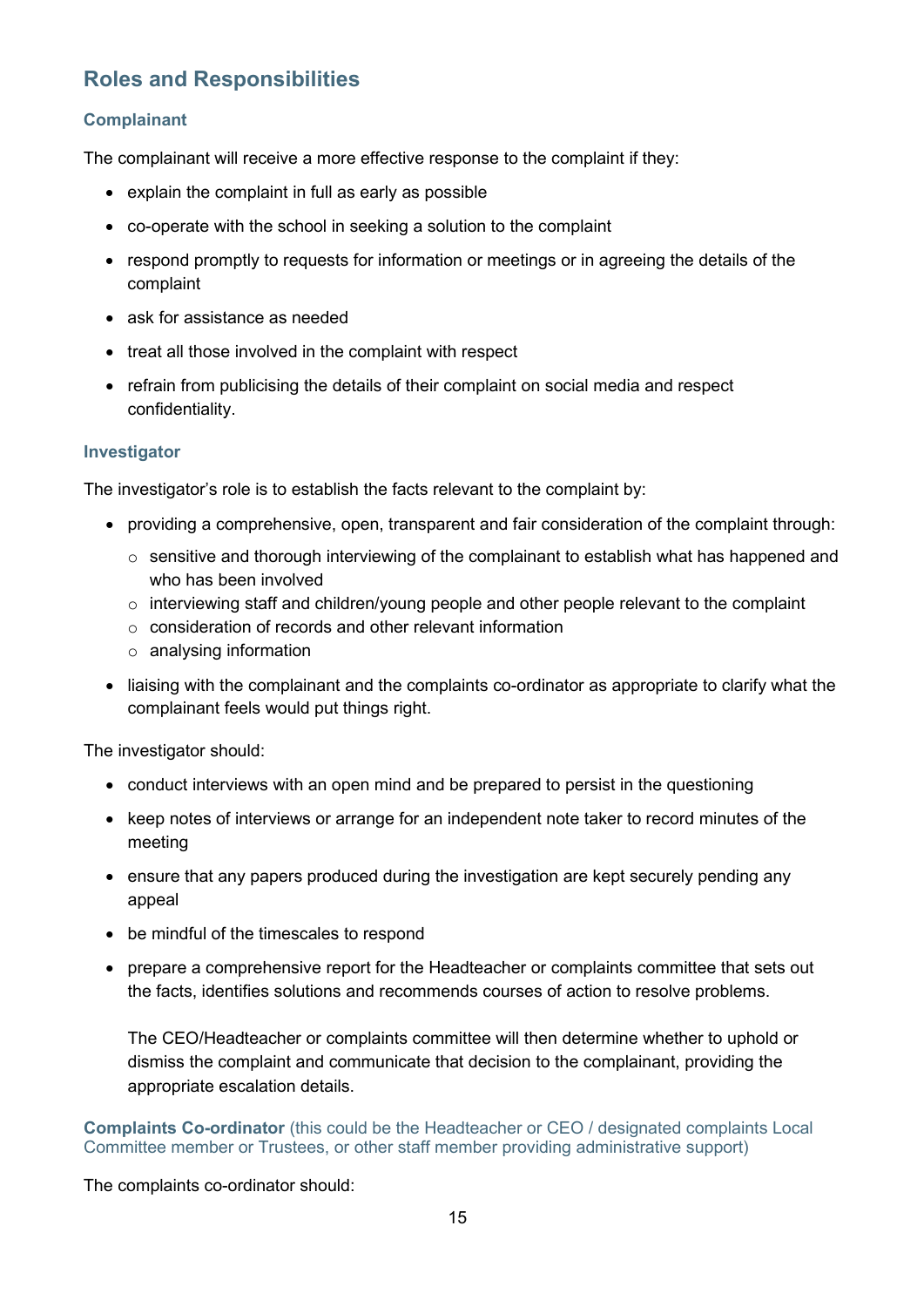- ensure that the complainant is fully updated at each stage of the procedure
- liaise with staff members, CEO/Headteacher, Chair of the Local Committee/Chair of Trustees and Clerk, if appropriate, to ensure the smooth running of the complaints procedure
- be aware of issues regarding:
	- $\circ$  sharing third party information
	- $\circ$  additional support. This may be needed by complainants when making a complaint including interpretation support or where the complainant is a child or young person
- keep records.

#### <span id="page-15-0"></span>**Clerk to the Local Committee**

The Clerk is the contact point for the complainant and the complaints committee and should:

- ensure that all people involved in the complaint procedure are aware of their legal rights and duties, including any under legislation relating to school complaints, education law, the Equality Act 2010, the Freedom of Information Act 2000, the Data Protection Act (DPA) 2018 and the General Data Protection Regulations (GDPR)
- set the date, time and venue of the meeting, ensuring that the dates are convenient to all parties (if they are invited to attend) and that the venue and proceedings are accessible
- collate any written material relevant to the complaint (for example; stage 1 paperwork, school and complainant submissions) and send it to the parties in advance of the meeting within an agreed timescale
- record the proceedings
- circulate the minutes of the meeting
- notify all parties of the panel's decision.

#### <span id="page-15-1"></span>**Complaint Panel Chair**

The panel chair, who is nominated in advance of the complaint meeting, should ensure that:

- both parties are asked (via the Clerk) to provide any additional information relating to the complaint by a specified date in advance of the meeting
- the meeting is conducted in an informal manner, is not adversarial, and that, if all parties are invited to attend, everyone is treated with respect and courtesy
- complainants who may not be used to speaking at such a meeting are put at ease. This is particularly important if the complainant is a child/young person
- the remit of the panel is explained to the complainant
- written material is seen by everyone in attendance, provided it does not breach confidentiality or any individual's rights to privacy under the DPA 2018 or GDPR.

If a new issue arises it would be useful to give everyone the opportunity to consider and comment upon it; this may require a short adjournment of the meeting

• both the complainant and the school are given the opportunity to make their case and seek clarity, either through written submissions ahead of the meeting or verbally in the meeting itself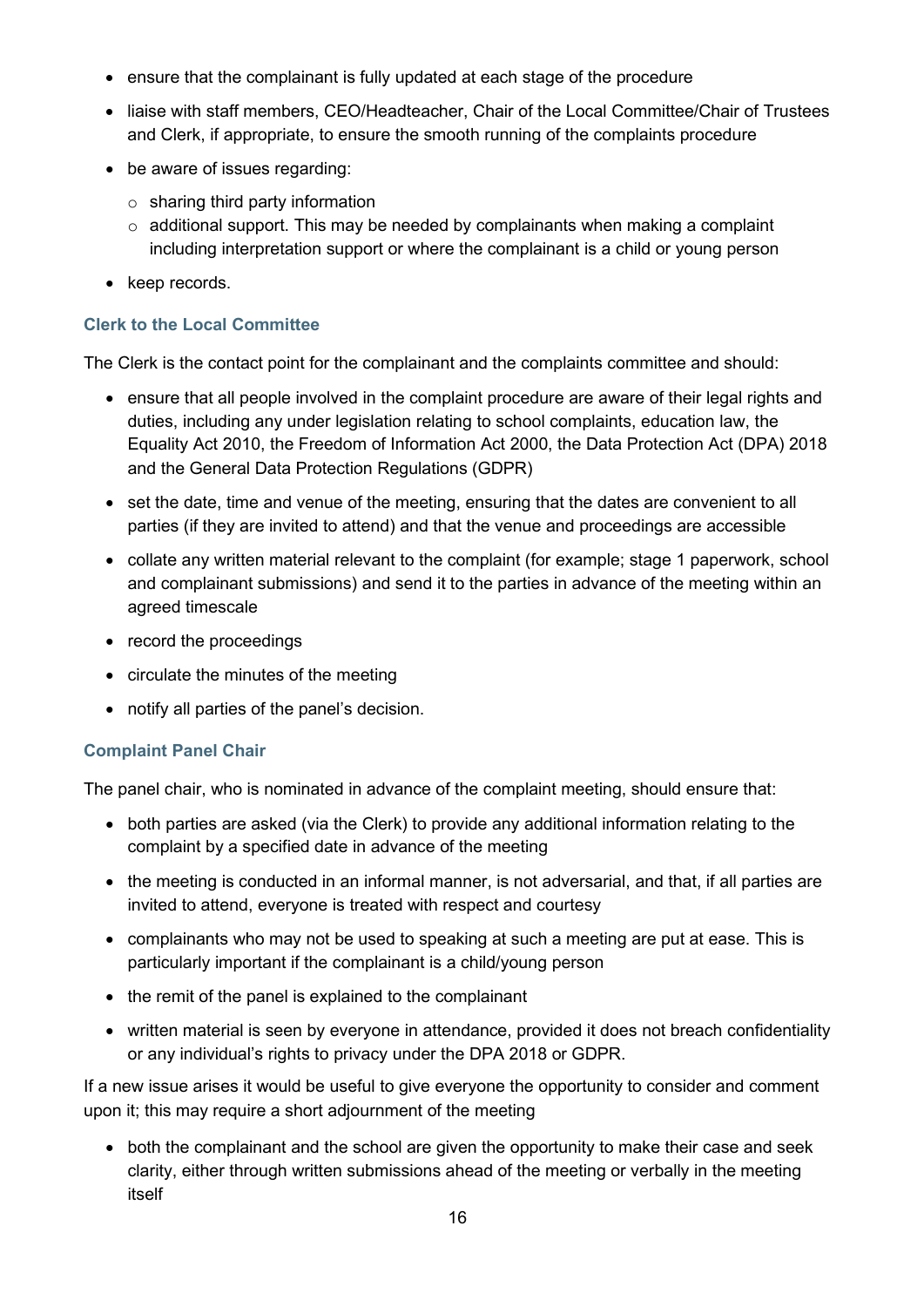- the issues are addressed
- key findings of fact are made
- the panel is open-minded and acts independently
- no member of the panel has an external interest in the outcome of the proceedings or any involvement in an earlier stage of the procedure
- the meeting is minuted
- they liaise with the Clerk (and/or complaints co-ordinator, if the school has one).

#### <span id="page-16-0"></span>**Complaints Panel Member**

Panel members should be aware that:

- the meeting must be independent and impartial, and should be seen to be so
- no Local Committee member may sit on the panel if they have had a prior involvement in the complaint or in the circumstances surrounding it.
- the aim of the meeting should be to resolve the complaint and achieve reconciliation between the school and the complainant

We recognise that the complainant might not be satisfied with the outcome if the meeting does not find in their favour. It may only be possible to establish the facts and make recommendations.

- many complainants will feel nervous and inhibited in a formal setting and that parents/carers often feel emotional when discussing an issue that affects their child.
- extra care needs to be taken when the complainant is a child/young person and present during all or part of the meeting
- Careful consideration of the atmosphere and proceedings should ensure that the child/young person does not feel intimidated.
	- o The panel should respect the views of the child/young person and give them equal consideration to those of adults.
	- $\circ$  If the child/young person is the complainant, the panel should ask in advance if any support is needed to help them present their complaint. Where the child/young person's parent is the complainant, the panel should give the parent the opportunity to say which parts of the meeting, if any, the child/young person needs to attend.
	- o However, the parent should be advised that agreement might not always be possible if the parent wishes the child/young person to attend a part of the meeting that the panel considers is not in the child/young person's best interests.
	- $\circ$  the welfare of the child/young person is paramount.

#### <span id="page-16-1"></span>**Board of Trustees**

The Board of Trustees is responsible for:

- monitoring the level and nature of complaints
- reviewing the outcomes and associated lessons to learn annually (and report to the Board of Trustees as appropriate or as required) or earlier if so determined by the Chair.